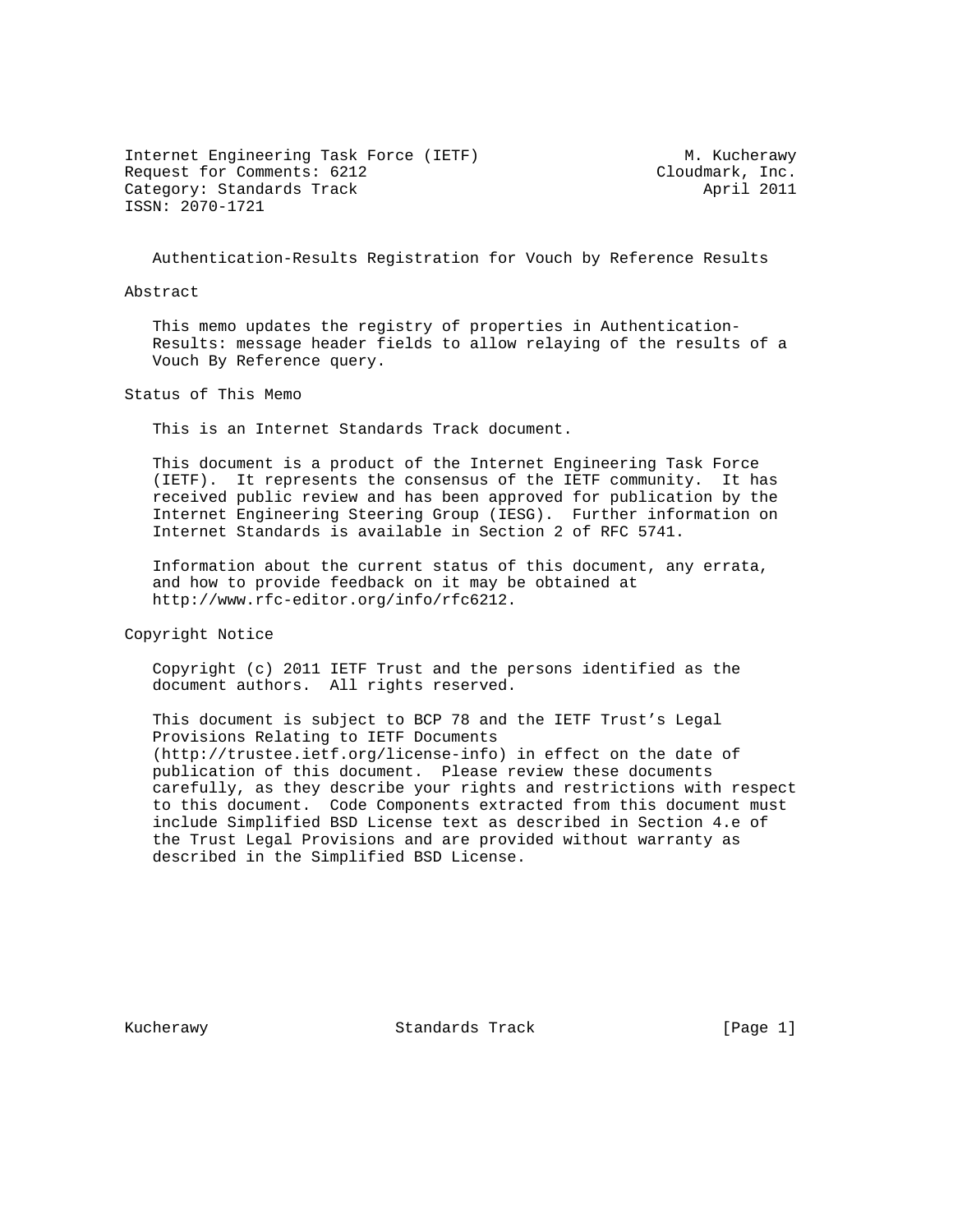Table of Contents

## 1. Introduction

 [AUTHRES] defined a new header field for electronic mail messages that presents the results of a message authentication effort in a machine-readable format. In the interim, a proposal for rudimentary domain-level reputation assessment, called Vouch By Reference, [VBR] was published and is now beginning to see popular use.

 This memo thus registers an additional reporting property allowing a VBR result to be relayed as an annotation in a message header.

2. Keywords

 The key words "MUST", "MUST NOT", "REQUIRED", "SHALL", "SHALL NOT", "SHOULD", "SHOULD NOT", "RECOMMENDED", "MAY", and "OPTIONAL" in this document are to be interpreted as described in [KEYWORDS].

3. Discussion

 Vouch By Reference [VBR] introduced a mechanism by which a message receiver can query a "vouching" service to determine whether or not a trusted third party is willing to state that mail from a particular source can be considered legitimate. When this assessment is done at an inbound border mail gateway, it would be useful to relay the result of that assessment to internal mail entities such as filters or user agents.

 Reactions to the information contained in an Authentication-Results header field that contains VBR (or any) results are not specified here, as they are entirely a matter of local policy at the receiver.

Kucherawy Standards Track [Page 2]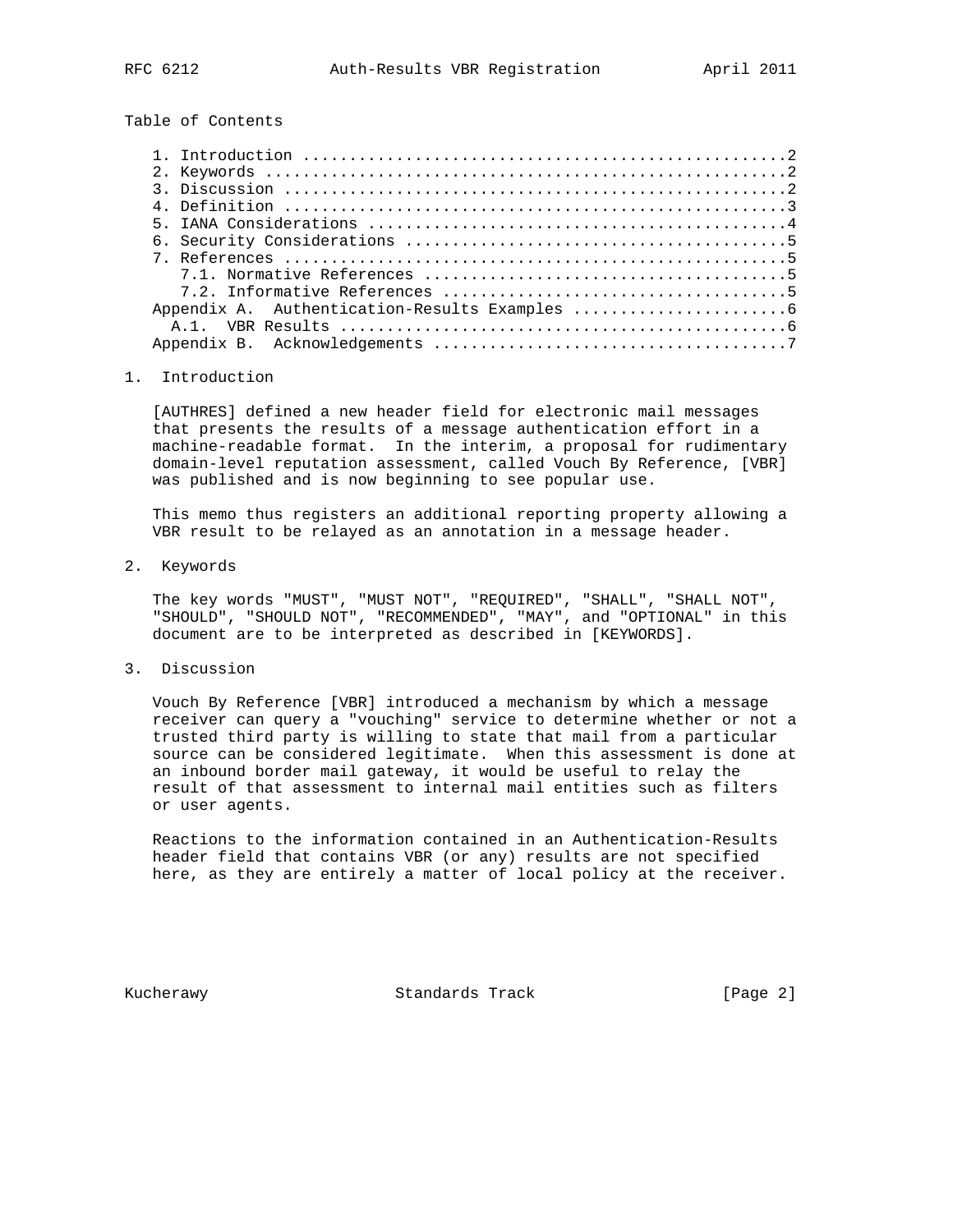## 4. Definition

 This memo adds to the "Email Authentication Methods" registry, created by IANA upon publication of [AUTHRES], the following:

- o The method "vbr"; and
- o Associated with that method, the properties (reporting items) "header.md" and "header.mv".

 If "header.md" is present, its value MUST be the DNS domain name about which a VBR query was made. If "header.mv" is present, its value MUST be the DNS domain name that was queried as the potential voucher for the "header.md" domain.

 If the VBR query was made based on the content of a "VBR-Info" header field present on an incoming message, "header.md" is typically taken from the "md" tag of the "VBR-Info" header field, and "header.mv" is typically one of the values of the "mv" tag in the "VBR-Info" header field on that message. However, [VBR] permits a different mechanism for selection of the subject domain and/or list of vouchers, ignoring those present in any "VBR-Info" header field the message might have included. A server could even conduct a VBR query when no "VBR-Info" field was present, based on locally configured policy options. Where such mechanisms are applied, the verifying server MAY generate an Authentication-Results field to relay the results of the VBR query.

 This memo also adds to the "Email Authentication Result Names" registry the following result codes and definitions:

- none: No valid VBR-Info header was found in the message, or a domain name to be queried could not be determined.
- pass: A VBR query was completed, and the vouching service queried gave a positive response.
- fail: A VBR query was completed, and the vouching service queried did not give a positive response, or the message contained multiple VBR-Info header fields with different "mc" values (see [VBR]).
- temperror: A VBR query was attempted but could not be completed due to some error that is likely transient in nature, such as a temporary DNS error. A later attempt may produce a final result.

Kucherawy Standards Track [Page 3]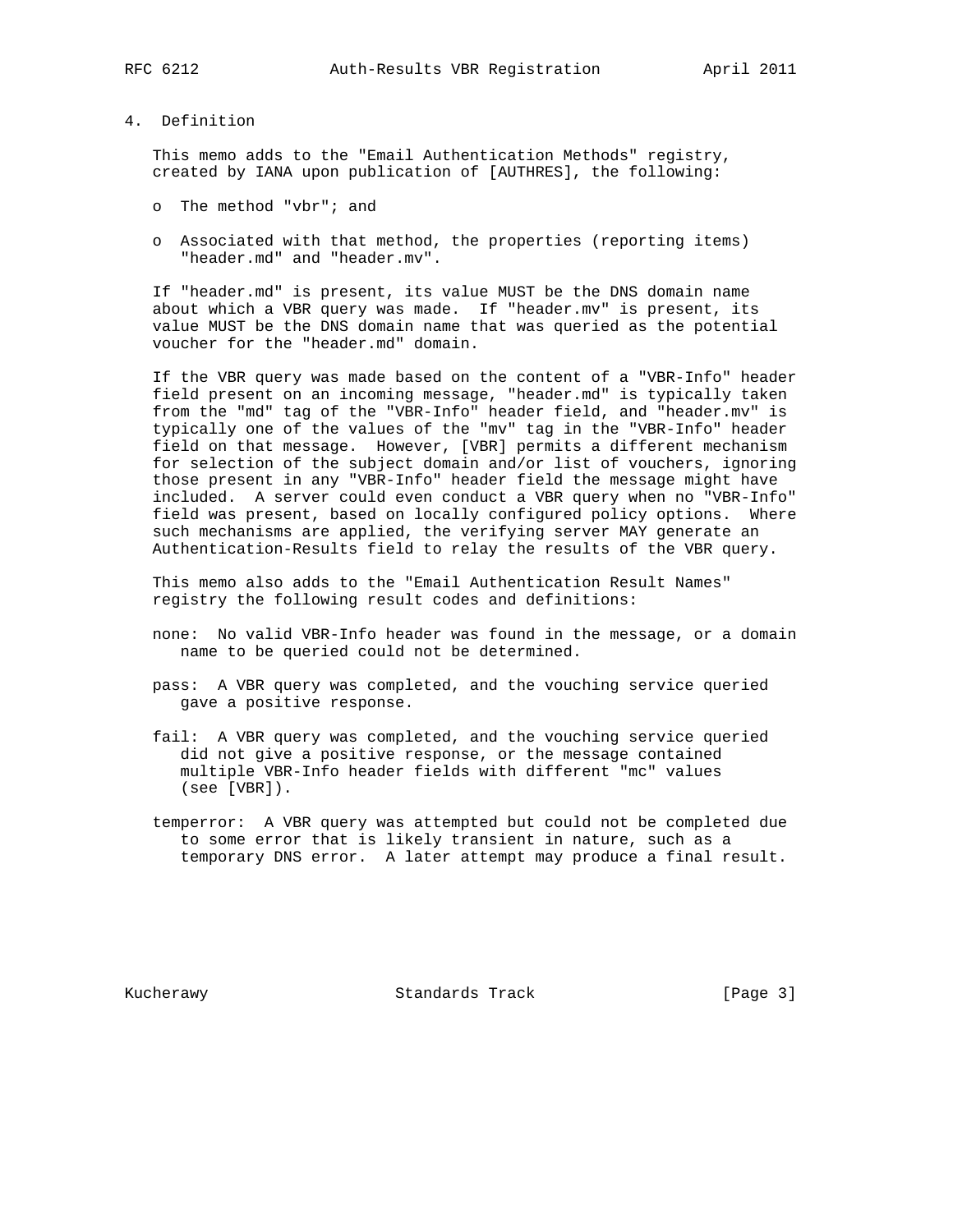permerror: A VBR query was attempted but could not be completed due to some error that is likely not transient in nature, such as a permanent DNS error. A later attempt is unlikely to produce a final result.

5. IANA Considerations

 Per [IANA], the following items have been added to the "Email Authentication Methods" registry:

| Method | Defined             |        | ptype   property | value                                                        |
|--------|---------------------|--------|------------------|--------------------------------------------------------------|
| ybr    | RFC $6212$   header |        | md               | DNS domain name<br>used as the<br>subject of a<br>VBR query  |
| ybr    | RFC 6212            | header | m <sub>V</sub>   | DNS domain name<br>of the entity<br>acting as<br>the voucher |

 Also, the following items have been added to the "Email Authentication Result Names" registry:

| Code      | Existing/New | Defined In | Method         | Meaning                  |
|-----------|--------------|------------|----------------|--------------------------|
| none      | existing     | RFC 5451   | vbr<br>(added) | Section 4 of<br>RFC 6212 |
| pass      | existing     | RFC 5451   | vbr<br>(added) | Section 4 of<br>RFC 6212 |
| fail      | existing     | RFC 5451   | vbr<br>(added) | Section 4 of<br>RFC 6212 |
| temperror | existing     | RFC 5451   | vbr<br>(added) | Section 4 of<br>RFC 6212 |
| permerror | existing     | RFC 5451   | vbr<br>(added) | Section 4 of<br>RFC 6212 |

Kucherawy Standards Track [Page 4]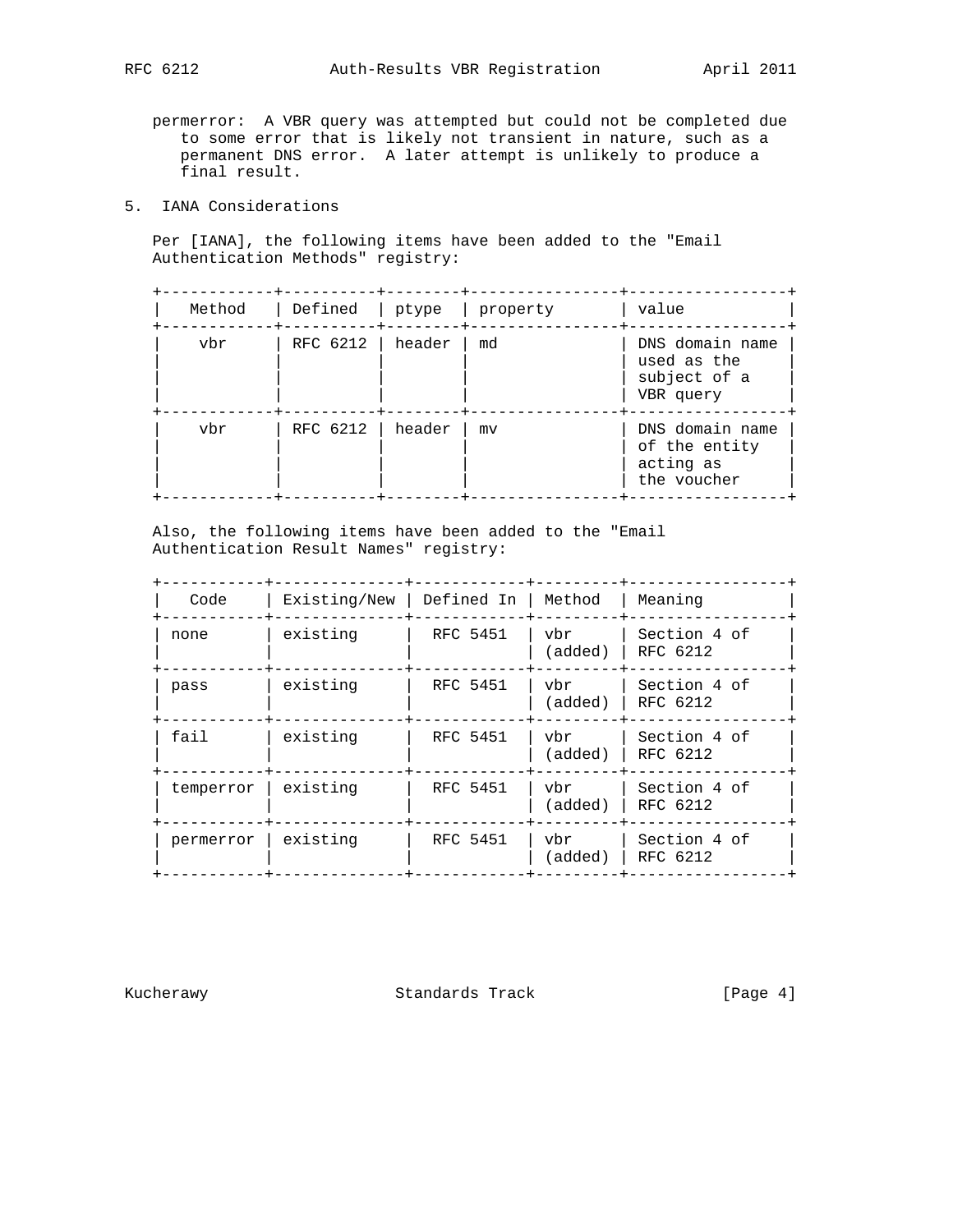6. Security Considerations

 This memo creates a mechanism for relaying [VBR] results using the structure already defined by [AUTHRES]. The Security Considerations sections of those documents should be consulted.

- 7. References
- 7.1. Normative References
	- [AUTHRES] Kucherawy, M., "Message Header Field for Indicating Message Authentication Status", RFC 5451, April 2009.
	- [KEYWORDS] Bradner, S., "Key words for use in RFCs to Indicate Requirement Levels", BCP 14, RFC 2119, March 1997.
	- [VBR] Hoffman, P., Levine, J., and A. Hathcock, "Vouch By Reference", RFC 5518, April 2009.
- 7.2. Informative References
	- [IANA] Narten, T. and H. Alvestrand, "Guidelines for Writing an IANA Considerations Section in RFCs", BCP 26, RFC 5226, May 2008.

Kucherawy Standards Track [Page 5]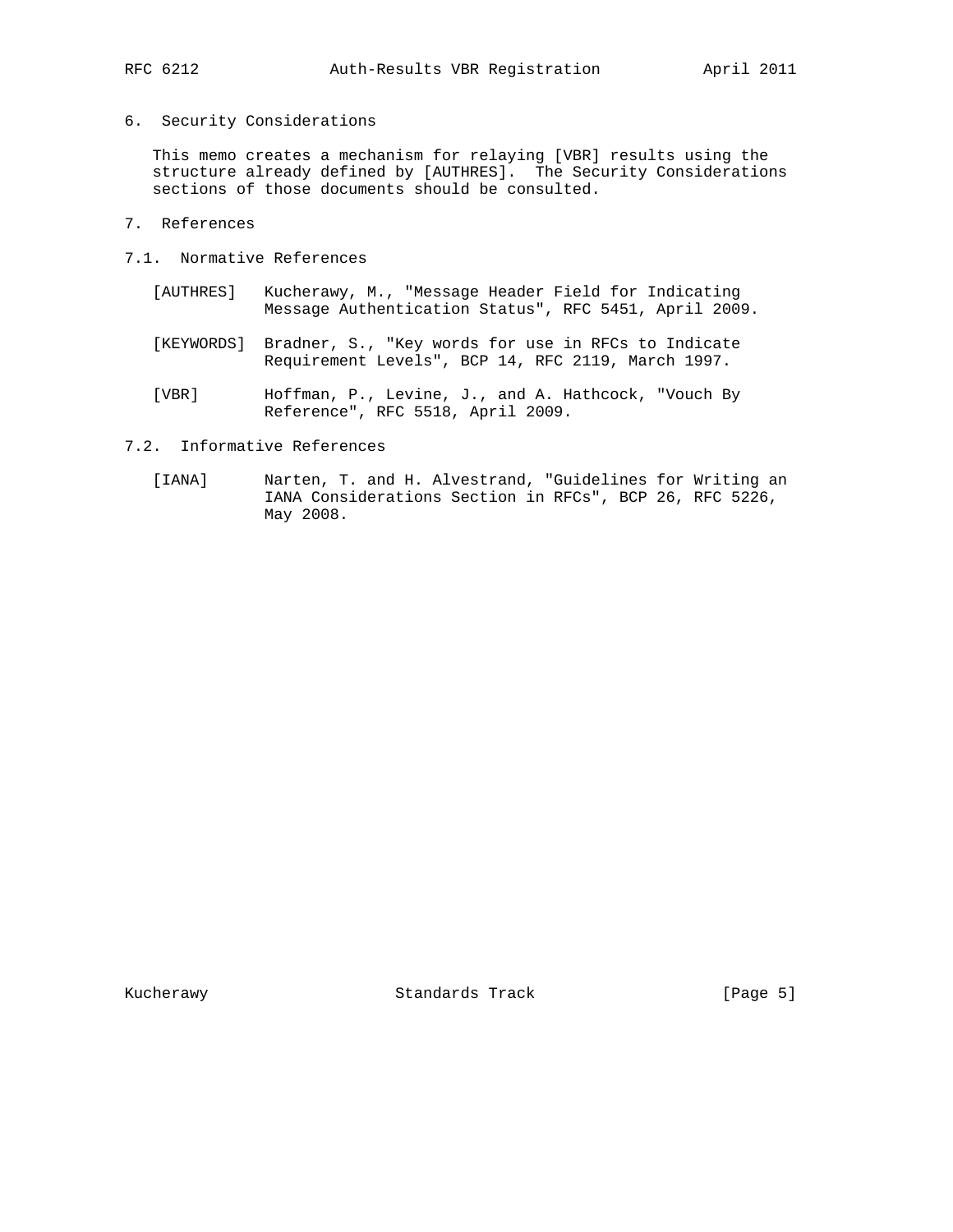Appendix A. Authentication-Results Examples

 This section presents an example of the use of this new header field to indicate VBR results.

## A.1. VBR Results

A message that triggered a VBR query, returning a result:

 Authentication-Results: mail-router.example.net; dkim=pass (good signature) header.d=newyork.example.com header.b=oINEO8hg; vbr=pass (voucher.example.net) header.md=newyork.example.com header.mv=voucher.example.org Received: from newyork.example.com (newyork.example.com [192.0.2.250]) by mail-router.example.net (8.11.6/8.11.6) for <recipient@example.net> with ESMTP id i7PK0sH7021929; Fri, Feb 15 2002 17:19:22 -0800 DKIM-Signature: v=1; a=rsa-sha256; s=rashani; d=newyork.example.com; t=1188964191; c=relaxed/simple; h=From:Date:To:VBR-Info:Message-Id:Subject; bh=sEu28nfs9fuZGD/pSr7ANysbY3jtdaQ3Xv9xPQtS0m7=; b=oINEO8hgn/gnunsg ... 9n9ODSNFSDij3= From: sender@newyork.example.com Date: Fri, Feb 15 2002 16:54:30 -0800 To: meetings@example.net VBR-Info: md=newyork.example.com; mc=list; mv=voucher.example.org Message-Id: <12345.abc@newyork.example.com> Subject: here's a sample

Example 1: Header Field Reporting Results from a VBR Query

 Here we see an example of a message that was signed using DomainKeys Identified Mail (DKIM) and that also included a VBR-Info header field. On receipt, it is found that the "md=" field in the latter and the "d=" field in the former matched, and also that the DKIM signature verified, so a VBR query was performed. The vouching service, voucher.example.org, indicated that the sender can be trusted, so a "pass" result is included in the Authentication-Results field affixed prior to delivery.

Kucherawy Standards Track [Page 6]